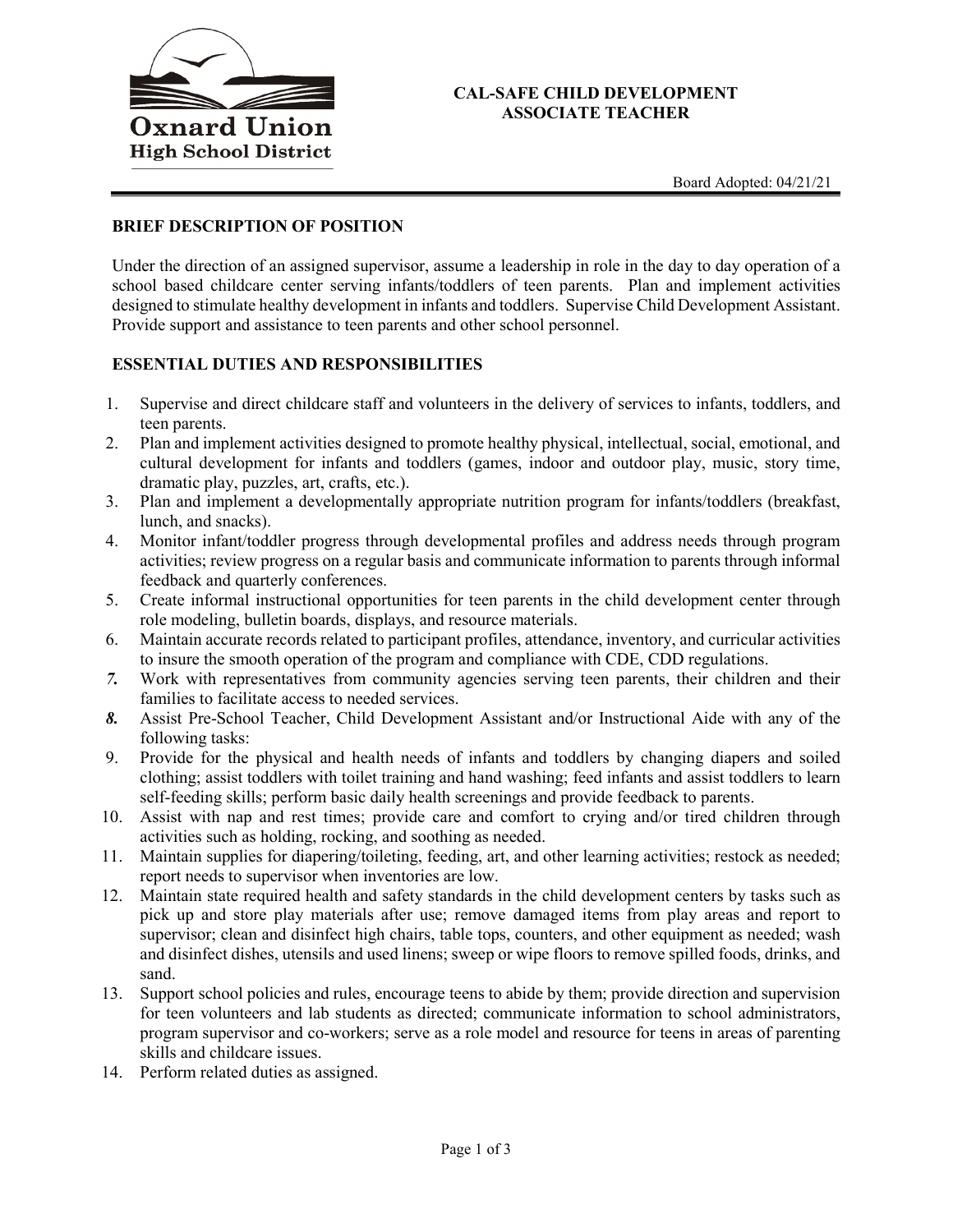## **KNOWLEDGE AND ABILITIES**

## KNOWLEDGE OF:

- Principles of infant/toddler development.
- State regulations and best practices for daily operation of child development center.
- Basic health and safety regulations and strategies for infants/toddlers.
- Record keeping techniques.
- Oral and written communication skills.
- Interpersonal skills reflecting patience, tact and courtesy.

## ABILITY TO:

- Model positive parenting skills to teens.
- Provide information and direction to teens in a positive and supportive manner.
- Provide care and guidance to infants and toddlers.
- Learn, apply and explain rules, regulations and procedures of the Child Development Center.
- Establish and maintain cooperative working relationships with children, teens and staff.
- Bend and lift infants/toddlers, pick up toys, perform routine cleaning tasks.
- Assist with toileting, diapering, feeding and other general child-care duties.
- Prioritize the needs of crying and upset infants/toddlers and respond appropriately.
- Perform routine clerical and record keeping duties.

### **REQUIREMENTS**

| <b>WORK YEAR:</b>       | 10 Months                                                                     |
|-------------------------|-------------------------------------------------------------------------------|
| <b>EDUCATION:</b>       | High school graduation or equivalent and                                      |
|                         | Completed one of the following:                                               |
|                         | 6 semester units in early childhood education or child development            |
|                         | OR                                                                            |
|                         | Accredited Home Economics & Related Occupations Program (HERO)                |
|                         | OR.                                                                           |
|                         | Regional Occupation Program (ROP) in Child Development Related                |
|                         | Occupation                                                                    |
| <b>EXPERIENCE:</b>      | At least six (6) months experience in a group day care setting, a portion     |
|                         | including infant/toddler care.                                                |
| <b>AUTHORIZATION:</b>   | The Child Development Assistant Permit authorizes the holder to care for      |
|                         | and assist in the development and instruction of children in a child care and |
|                         | development program under the supervision of a Child Development              |
|                         | Permit (CDP) Associate Teacher, CDP Teacher, CDP Master Teacher,              |
|                         | CDP Site Supervisor, or CDP Program Director, or holders of equivalent        |
|                         | permits issued under previous regulations.                                    |
| <b>TERM AND RENEWAL</b> | The Child Development Assistant Permit is issued for five years and is        |
|                         | renewable for successive five-year periods. Renewal requires completion       |
|                         | of 105 hours of professional growth.                                          |
| <b>REQUIREMENTS:</b>    | Option 1: Completion of 6 college semester units of early childhood           |
|                         | education or child development course work.                                   |
|                         | Option 2: Completion of an accredited Home Economics and Related              |
|                         | Occupations (HERO) or Regional Occupation Program (ROP)                       |
|                         | in Child Development Related Occupations.                                     |
| <b>SALARY:</b>          | Classified Salary Schedule: Range 14                                          |
| <b>BENEFITS:</b>        | Medical dental, vision and life insurance (employee contribution)             |